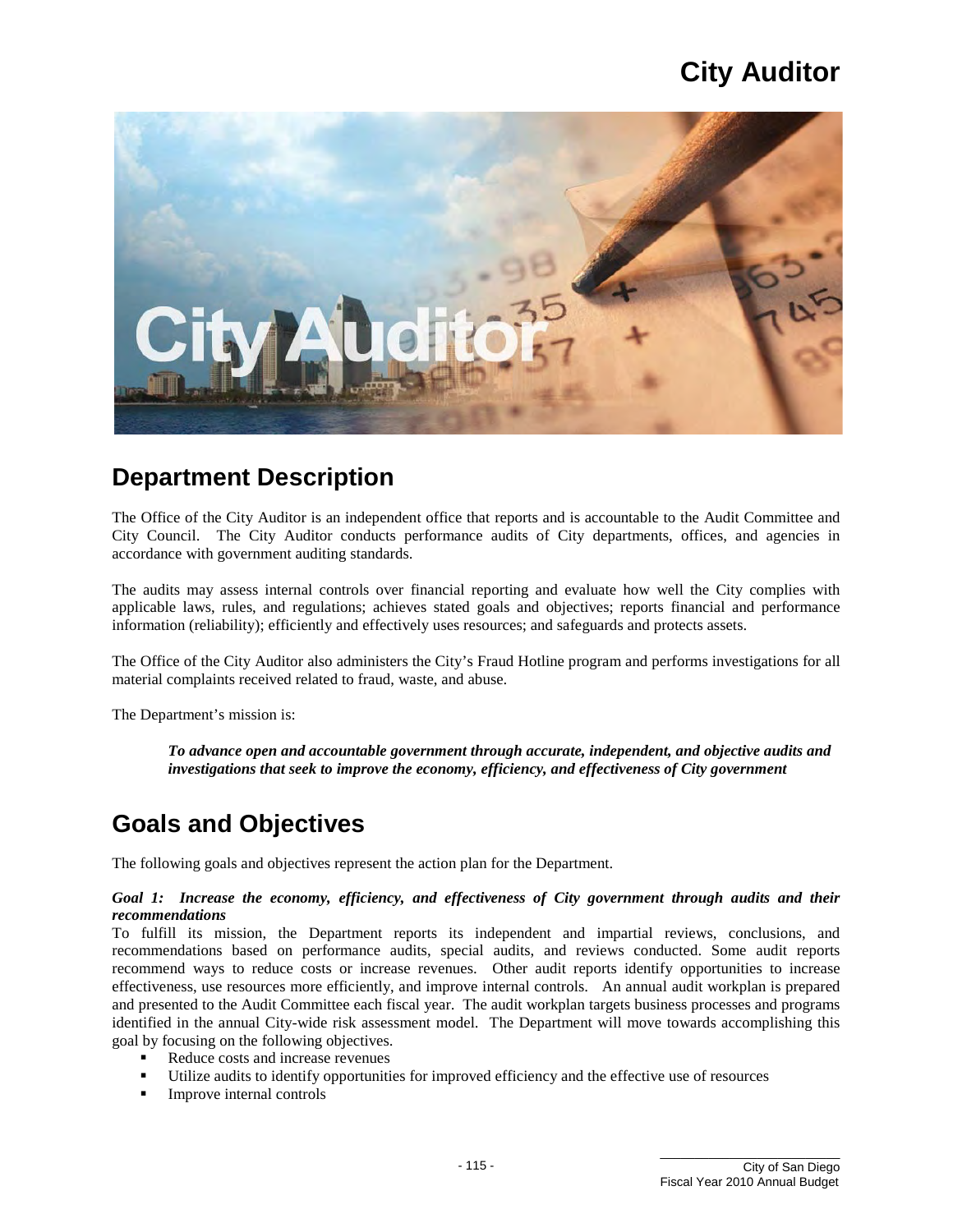#### *Goal 2: Increase the economy, efficiency, and effectiveness of the Office of the City Auditor*

 During Fiscal Year 2010, the City Auditor will increase its staffing resources allowing the Department to conduct annual citywide risk assessment model. In addition, City Auditor staff will strive to ensure that all work is completed in accordance to applicable auditing standards. The Department will move towards accomplishing this more audits and make recommendations of those business processes and programs identified as high risk in the goal by focusing on the following objective.

■ Hire, retain, and develop skilled employees

#### *Goal 3: Provide independent, reliable, accurate, and timely information to the Mayor, Audit Committee, City Council, and other stakeholders*

 members, and the residents of San Diego via the City Auditor website. The Department will move towards The City Auditor intends to provide results of all non-confidential audits to its stakeholders. To this end, the Department intends to provide regular updates to the Audit Committee, as well as copies of all issued audit reports to the Mayor and appropriate City management, members of the City Council and their staff, Audit Committee accomplishing this goal by focusing on the following objective.

Provide audit results, including findings and recommendations, to all relevant stakeholders

#### *Goal 4: Provide independent, confidential and reliable investigations of all material allegations of fraud, waste, or abuse that are reported via the City's Fraud Hotline*

 The Office of the City Auditor will investigate all material complaints received related to fraud, waste, and abuse. activity or conduct in which he/she suspects any instances of fraud, waste, or abuse, or violations of laws and regulations that should be investigated. The Department will move towards accomplishing this goal by focusing on The City Auditor will provide a means for City of San Diego employees and residents to confidentially report any the following objective.

**Provide investigation results, including recommendations for necessary actions to be taken, for all** allegations of fraud, waste, or abuse that are found to be substantiated

## **Service Efforts and Accomplishments**

 The City Auditor will propose an annual audit workplan that will identify the planned audits to be undertaken during the fiscal year. The annual workplan will be based on the results of the comprehensive citywide risk assessment and will be to complete the required audit workplan, and increase the economy, efficiency, and effectiveness of City identify required audits, such as the annual inventory audit, close-out audits, and hotline investigations. The goal operations through these audits and their recommendations.

 Additionally, the City Auditor will conduct testing of internal controls during each performance audit that is determine if proper actions have been taken by management. conducted, report on control weaknesses that are identified, and make recommendations for corrective action that should be taken. The City Auditor will perform follow-up work on all audit recommendations that are made to

determine if proper actions have been taken by management.<br>The City Auditor will provide regular updates to the Audit Committee regarding the activities and accomplishments of the Office, including producing an annual report and information on management's implementation of audit recommendations.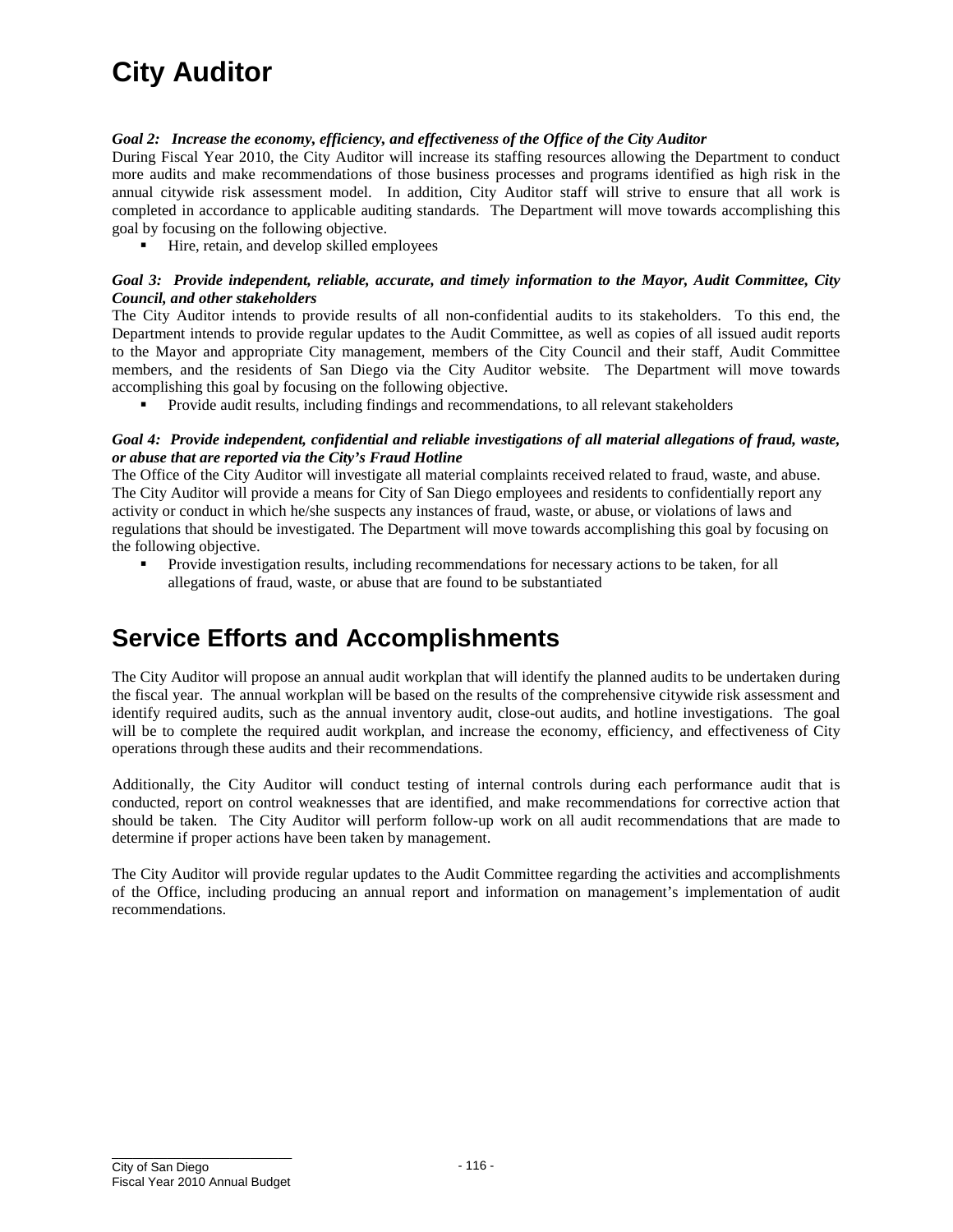## **Budget Dollars at Work: Performance Expectations**

**Goal 1: Increase the economy, efficiency, and effectiveness of City government through audits and their recommendations** 

|    | <b>Performance Measure</b>                                                                                          | <b>Baseline</b><br>$\rm FY2008^1$ | <b>Actual</b><br>$\rm FY2009^1$ | <b>Target</b><br><b>FY2010</b> |
|----|---------------------------------------------------------------------------------------------------------------------|-----------------------------------|---------------------------------|--------------------------------|
|    | Percent of recommendations management agrees to<br>implement                                                        | N/A                               | 96%                             | 90%                            |
| 2. | Percent of recommendations reported as implemented<br>by management that was verified by follow up audit<br>testing | N/A                               | $N/A^2$                         | 90%                            |
|    | 3. Ratio of City benefits (measurable monetary recoveries<br>and cost savings) to operational audit costs           | N/A                               | 80%                             | 100%                           |
| 4. | Amount of measurable audit deficiencies (money<br>identified to be recovered by the City) and cost savings          | N/A                               | \$1.35M                         | \$2.0M                         |

#### **Goal 2: Increase the economy, efficiency, and effectiveness of the City Auditor Department**

|    | <b>Performance Measure</b>                              | <b>Baseline</b><br>$\textbf{F} \textbf{Y} \textbf{2008}^1$ | <b>Actual</b><br>FY2009 <sup>1</sup> | <b>Target</b><br><b>FY2010</b> |
|----|---------------------------------------------------------|------------------------------------------------------------|--------------------------------------|--------------------------------|
| 1. | Percent of audit workplan completed during the fiscal   | N/A                                                        | $71\%$ <sup>3</sup>                  | 90%                            |
|    | vear                                                    |                                                            |                                      |                                |
| 2. | Percent of employees in compliance with Generally       | N/A                                                        | 100\%                                | 100\%                          |
|    | Accepted Government Auditing Standards (GAGAS)          |                                                            |                                      |                                |
|    | training requirements                                   |                                                            |                                      |                                |
| 3. | Number of months with full audit staff (all budgeted    | N/A                                                        |                                      |                                |
|    | positions filled)                                       |                                                            |                                      |                                |
| 4. | Percent of staff who hold professional certification(s) | N/A                                                        | 100%                                 | 100%                           |
|    | or advanced degrees                                     |                                                            |                                      |                                |

### **Goal 3: Provide independent, reliable, accurate, and timely information to the Mayor, Audit Committee, City Council, and other stakeholders**

|    | <b>Performance Measure</b>                                                                                   | <b>Baseline</b><br>$\rm FY2008^1$ | Actual<br>$\rm FY2009^1$ | <b>Target</b><br><b>FY2010</b> |
|----|--------------------------------------------------------------------------------------------------------------|-----------------------------------|--------------------------|--------------------------------|
|    | Percent of non-confidential audit reports available via<br>City Auditor website within five days of issuance | NΑ                                | 96%                      | 100%                           |
| 2. | Percent users satisfied with timeliness, reliability, and<br>value of audit services                         | NΑ                                | $100\%$ <sup>4</sup>     | 90%                            |

<span id="page-2-0"></span> $\overline{a}$ <sup>1</sup> The Office of the City Auditor was a newly created department starting in July 2008, and began tracking performance information during Fiscal Year 2009.

<span id="page-2-3"></span><span id="page-2-2"></span><span id="page-2-1"></span>

<sup>&</sup>lt;sup>2</sup> Data was not available at the time of printing.<br><sup>3</sup> A lower than expected percentage of completion of the Annual Audit Workplan was due to:

 •The various issues discovered during our audits that required additional fieldwork

<sup>•</sup> The Office not having a dedicated fraud investigator resulting in audit staff investigating hotline complaints rather than conducting audits audits

 •Lack of administrative staff support resulting in audit staff spending time performing administrative duties rather than conducting audits  $\bullet$ 

<span id="page-2-4"></span> $4$  At the time of printing, only 52% of surveys have been returned and all have been satisfied.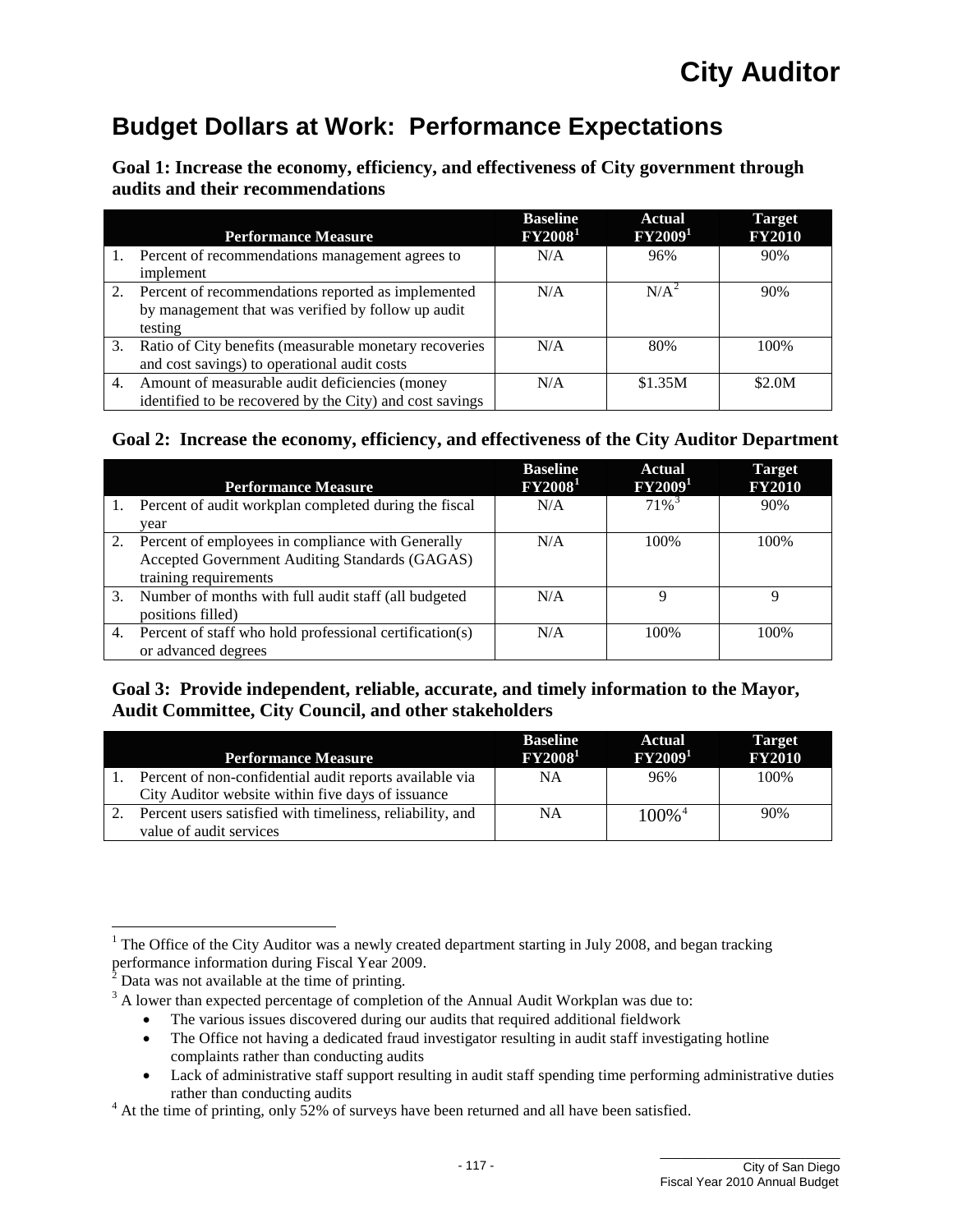**Goal 4: Provide independent, confidential, and reliable investigations of all material allegations of fraud, waste, or abuse that are reported via the City's Fraud Hotline** 

| <b>Performance Measure</b>                                                                                                                          | <b>Baseline</b><br>$\rm FY2008^1$ | <b>Actual</b><br>$\rm FY2009^1$ | <b>Target</b><br><b>FY2010</b> |
|-----------------------------------------------------------------------------------------------------------------------------------------------------|-----------------------------------|---------------------------------|--------------------------------|
| Percent of Hotline Investigation reports substantiating<br>fraud, waste or abuse available via City Auditor<br>website within five days of issuance | N/A                               | $100\%$ <sup>5</sup>            | 100\%                          |
| Percent of investigations assigned within two weeks of<br>receiving an allegation of material fraud waste or abuse                                  | N/A                               | N/A <sup>o</sup>                | 90%                            |

## **Budget Dollars at Work: Sizing and Workload Data**

|                                                  | Actual<br><b>FY2006</b> | Actual<br><b>FY2007</b> | Actual<br><b>FY2008</b> | <b>Actual</b><br><b>FY2009</b> | Target<br><b>FY2010</b> |
|--------------------------------------------------|-------------------------|-------------------------|-------------------------|--------------------------------|-------------------------|
|                                                  | <b>Sizing Data</b>      |                         |                         |                                |                         |
| Number of audit staff                            | N/A                     | N/A                     | N/A                     | 12                             | 15                      |
| Ratio of internal audit staff to City employees  | N/A                     | N/A                     | N/A                     | 0.13%                          | 0.16%                   |
|                                                  | <b>Workload Data</b>    |                         |                         |                                |                         |
| Number of audit and investigative reports issued | N/A                     | N/A                     | N/A                     | 26                             | 35                      |
| Number of recommendations issued to improve      | N/A                     | N/A                     | N/A                     | 142                            | 143                     |
| City operations                                  |                         |                         |                         |                                |                         |
| Number of hours spent on audit engagements       | N/A                     | N/A                     | N/A                     | 13,082                         | 16,860                  |
| Number of presentations made to the Audit        | N/A                     | N/A                     | N/A                     | 15                             | 12                      |
| Committee                                        |                         |                         |                         |                                |                         |

 $\overline{a}$ 

<span id="page-3-0"></span><sup>&</sup>lt;sup>5</sup> Although this is a new performance measure for Fiscal Year 2010, this information was tracked during Fiscal Year 2009 in conjunction with Goal 3, Performance Measure 1.<br><sup>6</sup> This is a new performance measure for Fiscal

<span id="page-3-1"></span> $6$  This is a new performance measure for Fiscal Year 2010.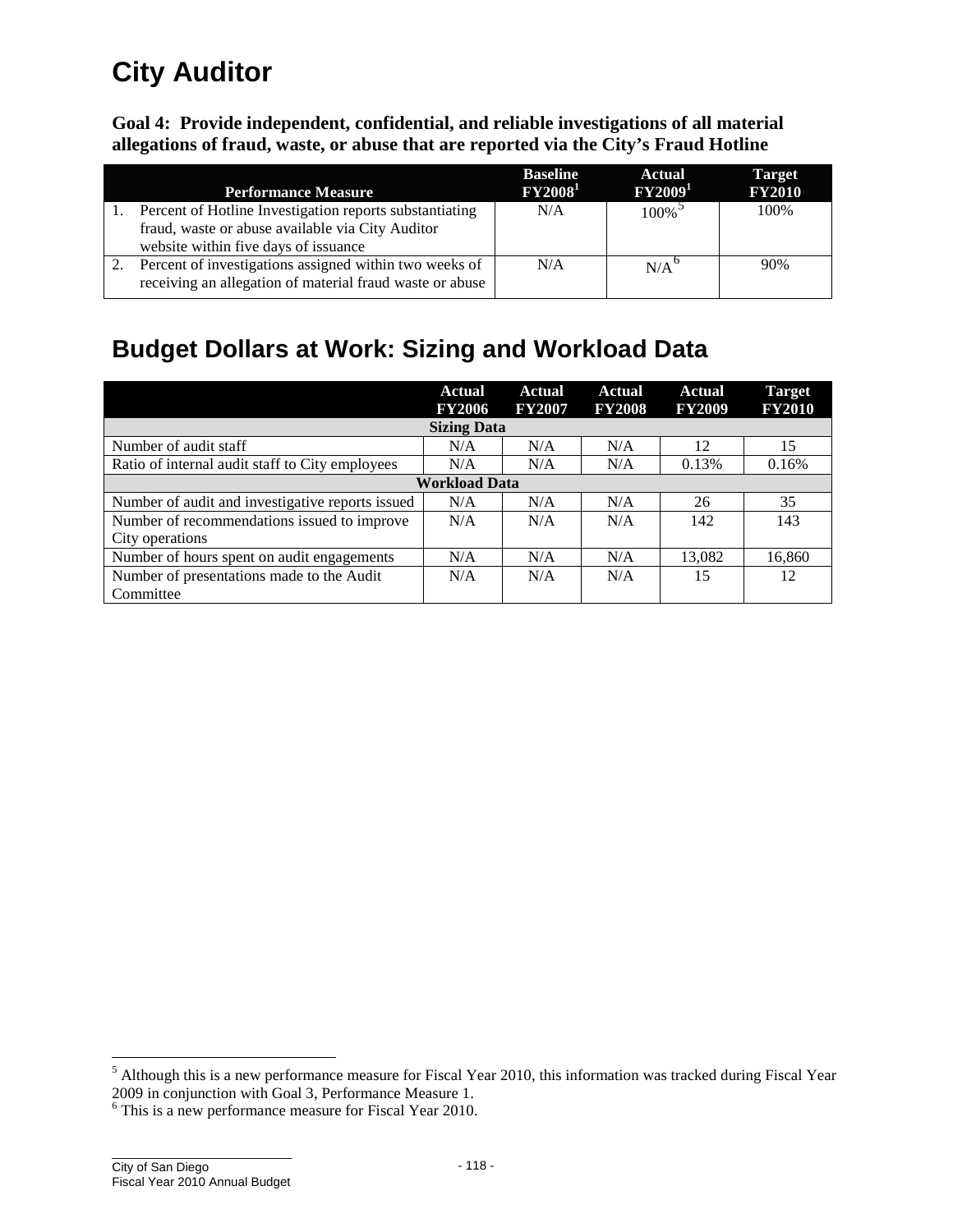## **Department Summary**

| <b>City Auditor</b>   |    |                                 |     |                          |    |                                |               |                               |  |  |
|-----------------------|----|---------------------------------|-----|--------------------------|----|--------------------------------|---------------|-------------------------------|--|--|
|                       |    | <b>FY 2008</b><br><b>BUDGET</b> |     | FY 2009<br><b>BUDGET</b> |    | <b>FY 2010</b><br><b>FINAL</b> |               | FY 2009-2010<br><b>CHANGE</b> |  |  |
| Positions             |    | 0.00                            |     | 11.00                    |    | 16.50                          |               | 5.50                          |  |  |
| Personnel Expense     | \$ | $\sim$                          | -\$ | 1,562,609                | \$ | 2,118,468                      | -S            | 555,859                       |  |  |
| Non-Personnel Expense | \$ | $\sim$                          | -\$ | 115,019                  | \$ | 412,949                        | $\mathcal{S}$ | 297,930                       |  |  |
| <b>TOTAL</b>          | \$ | $\sim$                          | -\$ | 1,677,628                | \$ | 2,531,417                      | S.            | 853,789                       |  |  |

## **Department Staffing**

|                                            | FY 2008<br><b>BUDGET</b> | FY 2009<br><b>BUDGET</b> | <b>FY 2010</b><br><b>FINAL</b> |
|--------------------------------------------|--------------------------|--------------------------|--------------------------------|
| <b>GENERAL FUND</b><br><b>City Auditor</b> |                          |                          |                                |
| <b>City Auditor</b>                        | 0.00                     | 11.00                    | 16.50                          |
| <b>Total</b>                               | 0.00                     | 11.00                    | 16.50                          |

## **Department Expenditures**

|                                            | FY 2008       |      |               |     | <b>FY 2010</b> |  |  |
|--------------------------------------------|---------------|------|---------------|-----|----------------|--|--|
|                                            | <b>BUDGET</b> |      | <b>BUDGET</b> |     | <b>FINAL</b>   |  |  |
| <b>GENERAL FUND</b><br><b>City Auditor</b> |               |      |               |     |                |  |  |
| <b>City Auditor</b>                        | \$<br>$\sim$  | -S   | 1,677,628     | -S  | 2,531,417      |  |  |
| <b>Total</b>                               | \$            | - \$ | 1,677,628     | -SS | 2,531,417      |  |  |

## **Significant Budget Adjustments**

#### **GENERAL FUND**

| <b>City Auditor</b>                                         | <b>Positions</b> | Cost                                      | Revenue |
|-------------------------------------------------------------|------------------|-------------------------------------------|---------|
| <b>Salary and Benefit Adjustments</b>                       |                  | $0.00\text{ \$\ } (113,564) \text{ \$\ }$ |         |
| Adjustments to reflect the ennualization of the Fiscal Veer |                  |                                           |         |

Adjustments to reflect the annualization of the Fiscal Year 2009 negotiated salary compensation schedule, changes to average salaries, retirement contributions, retiree health contributions, and labor negotiation adjustments.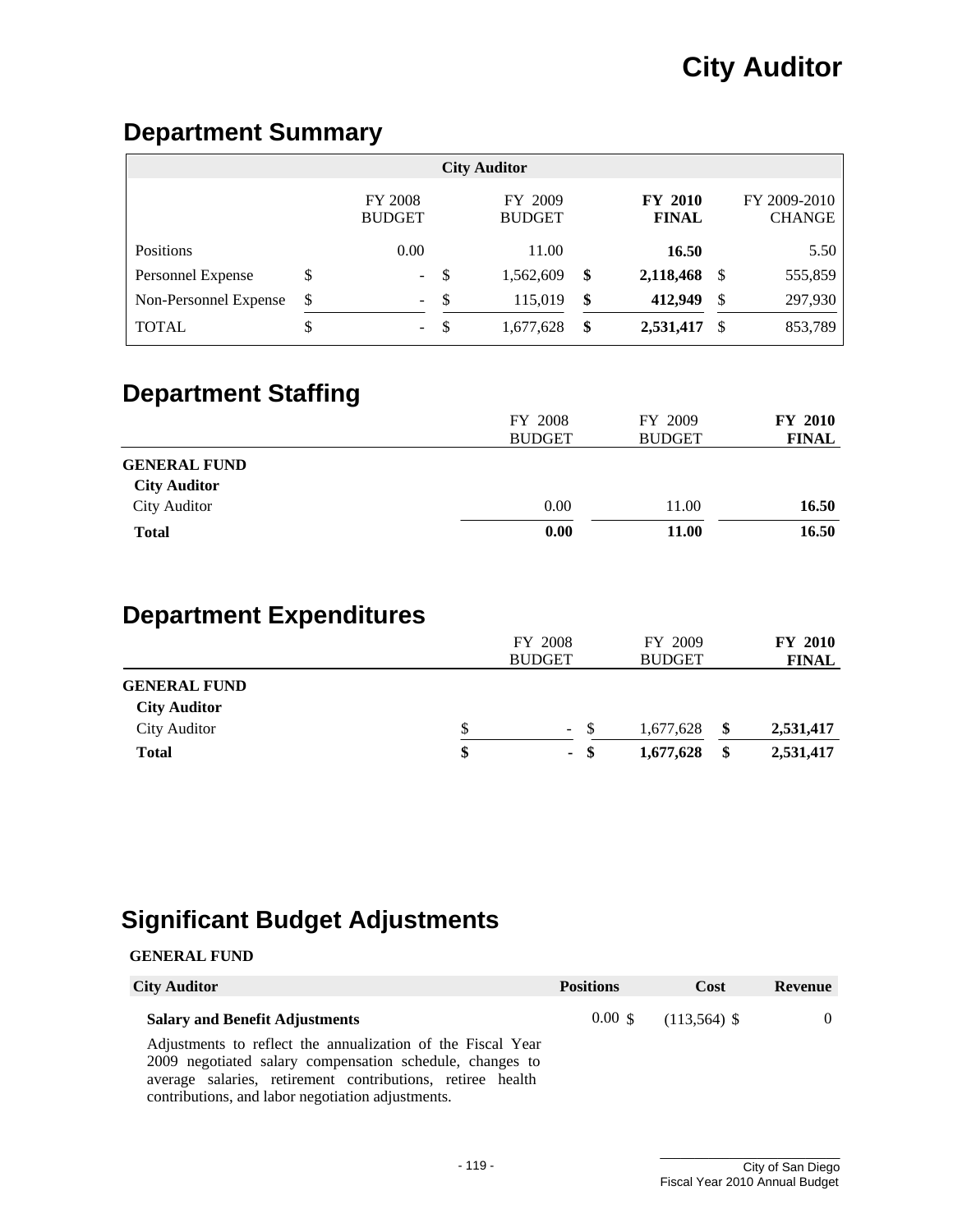# **Significant Budget Adjustments**

### **GENERAL FUND**

| <b>City Auditor</b>                                                                                                                                                                                                                              |                          | <b>Positions</b>   | <b>Cost</b>              | <b>Revenue</b>                 |
|--------------------------------------------------------------------------------------------------------------------------------------------------------------------------------------------------------------------------------------------------|--------------------------|--------------------|--------------------------|--------------------------------|
| <b>Annual Audit Expense Transfer</b><br>Transfer of annual audit expense to the City Auditor<br>Department from the Citywide Program Expenditures<br>Department.                                                                                 |                          | 0.00~\$            | 1,000,000 \$             | $\mathbf{0}$                   |
| <b>Principal Auditor Addition</b>                                                                                                                                                                                                                |                          | 2.50 <sub>3</sub>  | 344,594 \$               | $\theta$                       |
| Addition of 3.00 Principal Auditors for half a year, 1.00 Fraud<br>Investigator, and associated non-personnel expenses per the<br>Audit Committee's recommendation.                                                                              |                          |                    |                          |                                |
| <b>Principal Auditor Addition</b>                                                                                                                                                                                                                |                          | $2.00 \text{ }$ \$ | 266,293 \$               | $\mathbf{0}$                   |
| Addition of 2.00 Principal Auditors and associated<br>non-personnel expenses.                                                                                                                                                                    |                          |                    |                          |                                |
| <b>Principal Auditor Addition</b>                                                                                                                                                                                                                |                          | $1.00 \text{ s}$   | 116,459 \$               | 122,323                        |
| Addition of 1.00 Principal Auditor and associated revenue per<br>a Service Level Agreement (SLA) with the Water Department<br>and Metropolitan Wastewater Department.                                                                            |                          |                    |                          |                                |
| <b>Equipment/Support for Information Technology</b>                                                                                                                                                                                              |                          | 0.00~\$            | 34,927 \$                | $\mathbf{0}$                   |
| Funding allocated according to a zero-based annual review of<br>information technology funding requirements and priority<br>analyses.                                                                                                            |                          |                    |                          |                                |
| <b>Non-Discretionary Adjustment</b>                                                                                                                                                                                                              |                          | 0.00~\$            | 28 \$                    | $\mathbf{0}$                   |
| Adjustments to expense allocations that are determined outside<br>of the department's direct control. These adjustments are<br>generally based on prior year expenditure trends and examples<br>of these include utilities, insurance, and rent. |                          |                    |                          |                                |
| <b>Vacancy Savings</b>                                                                                                                                                                                                                           |                          | 0.00~\$            | $(44,948)$ \$            | $\mathbf{0}$                   |
| Adjustments to personnel expenses to reflect the anticipated<br>savings resulting from positions projected to be vacant for any<br>period of the fiscal year due to personnel attrition and salary<br>differentials for new employees.           |                          |                    |                          |                                |
| <b>Annual Audit Expense Reduction</b>                                                                                                                                                                                                            |                          | 0.00~\$            | $(750,000)$ \$           | $\boldsymbol{0}$               |
| Reduction in annual audit expense for Fiscal Year 2010 as a<br>result of an encumbrance of funds at the end of Fiscal Year<br>2009.                                                                                                              |                          |                    |                          |                                |
| <b>Expenditures by Category</b>                                                                                                                                                                                                                  | FY 2008<br><b>BUDGET</b> |                    | FY 2009<br><b>BUDGET</b> | <b>FY 2010</b><br><b>FINAL</b> |
| <b>PERSONNEL</b>                                                                                                                                                                                                                                 |                          |                    |                          |                                |
| Salaries & Wages                                                                                                                                                                                                                                 | \$                       | \$                 | 1,058,936<br>\$          | 1,458,134                      |
| <b>Fringe Benefits</b>                                                                                                                                                                                                                           | \$                       | \$                 | 503,673<br>\$            | 660,334                        |

**SUBTOTAL PERSONNEL** \$ - \$ 1,562,609 **\$ 2,118,468**

2,118,468